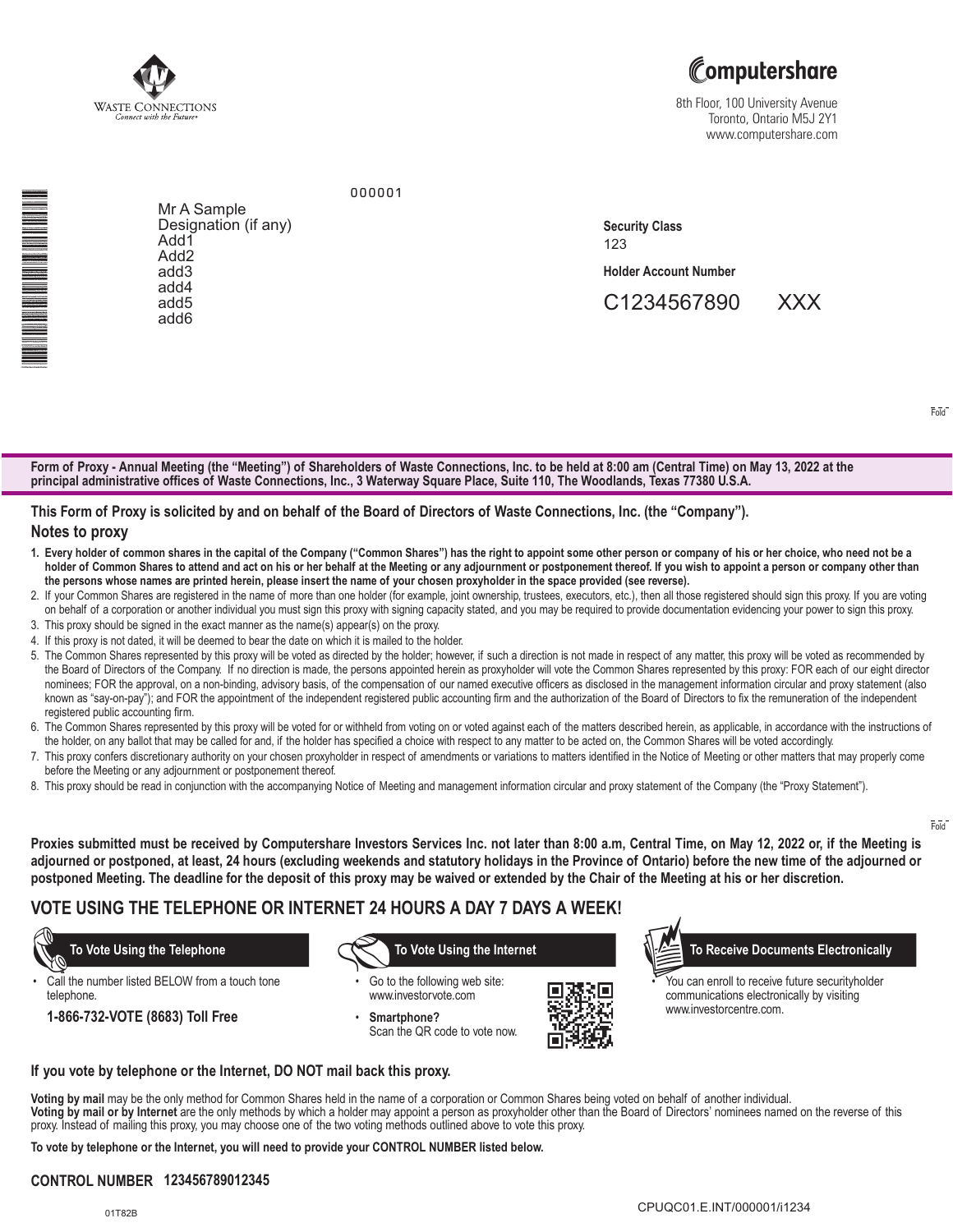# C1234567890

XXX 123



Fold

Fold

╺┾╸

#### **Appointment of Proxyholder**

| I/We, being shareholder(s) of Waste Connections, Inc. hereby appoint:<br>Mary Anne Whitney, Executive Vice President and Chief Financial Officer,<br>or failing this person, Robert M. Cloninger, Senior Vice President, Deputy<br>General Counsel and Assistant Secretary                                                                        | 0R | Print the name of the person you are<br>appointing if this person is someone<br>other than the Board of Directors'<br>Nominees listed herein. |  |            |          |  |  |
|---------------------------------------------------------------------------------------------------------------------------------------------------------------------------------------------------------------------------------------------------------------------------------------------------------------------------------------------------|----|-----------------------------------------------------------------------------------------------------------------------------------------------|--|------------|----------|--|--|
| as my/our proxyholder with full power of substitution and to attend, act and to vote for and on behalf of me/us in accordance with the following directions (or if no directions have been given, as<br>the proxyholder sees fit) and all other matters that may properly come before the Meeting and at any adjournment or postponement thereof. |    |                                                                                                                                               |  |            |          |  |  |
| VOTING RECOMMENDATIONS ARE INDICATED BY <b>HELLIGHTED TEXT</b> OVER THE BOXES.                                                                                                                                                                                                                                                                    |    |                                                                                                                                               |  |            |          |  |  |
|                                                                                                                                                                                                                                                                                                                                                   |    |                                                                                                                                               |  |            |          |  |  |
| 1. Election of Directors of Waste Connections, Inc.<br>Withhold<br>For                                                                                                                                                                                                                                                                            |    | Withhold<br>For                                                                                                                               |  | <b>For</b> | Withhold |  |  |

01. Ronald J. Mittelstaedt 04. Larry S. Hughes 02. Edward E. Guillet **For Withhold** 05. Worthing F. Jackman 08. William J. Razzouk 03. Michael W. Harlan **For Withhold** 06. Elise L. Jordan 07. Susan Lee **3. Appointment of Independent Registered Public Accounting Firm** Appointment of Grant Thornton LLP as our independent registered public accounting firm until the close of the 2023 Annual Meeting of Shareholders of the Company and authorization of our Board of Directors to fix the remuneration of the independent registered public accounting firm. **For 2. Advisory Vote on Named Executive Officer Compensation (Say-on-Pay)** Approval, on a non-binding, advisory basis, of the compensation of our named executive officers as disclosed in the Proxy Statement (say-on-pay). **Against Withhold For Withhold**

**4.** Shareholders may be asked to consider other business that may properly come before the Meeting or any adjournment or postponement thereof. Management is not aware of any other items of business at this time.

331779

| Authorized Signature(s) – This section must be completed for your<br>instructions to be executed.                                                                                                                                                                                                                                                                                                                                                                                                                            | Signature(s) | Date     |  |  |
|------------------------------------------------------------------------------------------------------------------------------------------------------------------------------------------------------------------------------------------------------------------------------------------------------------------------------------------------------------------------------------------------------------------------------------------------------------------------------------------------------------------------------|--------------|----------|--|--|
| I/We authorize you to act in accordance with my/our instructions set out above. I/We hereby<br>revoke any proxy previously given with respect to the Meeting. If no voting instructions are<br>indicated above, this proxy will be voted as recommended by the Board of Directors<br>of the Company.                                                                                                                                                                                                                         |              | MM/DD/YY |  |  |
| Interim Financial Statements - Mark this box if you<br>Annual Financial Statements - Mark this box if you<br>would like to receive the Annual Financial Statements and<br>would like to receive Interim Financial Statements and<br>accompanying Management's Discussion and Analysis<br>accompanying Management's Discussion and Analysis<br>by mail.<br>by mail.<br>If you are not mailing back your proxy, you may register online to receive the above financial report(s) by mail at www.computershare.com/mailinglist. |              |          |  |  |

AR<sub>1</sub>

BSDQ 331779 XXXX AR1 9999999999999

01T83B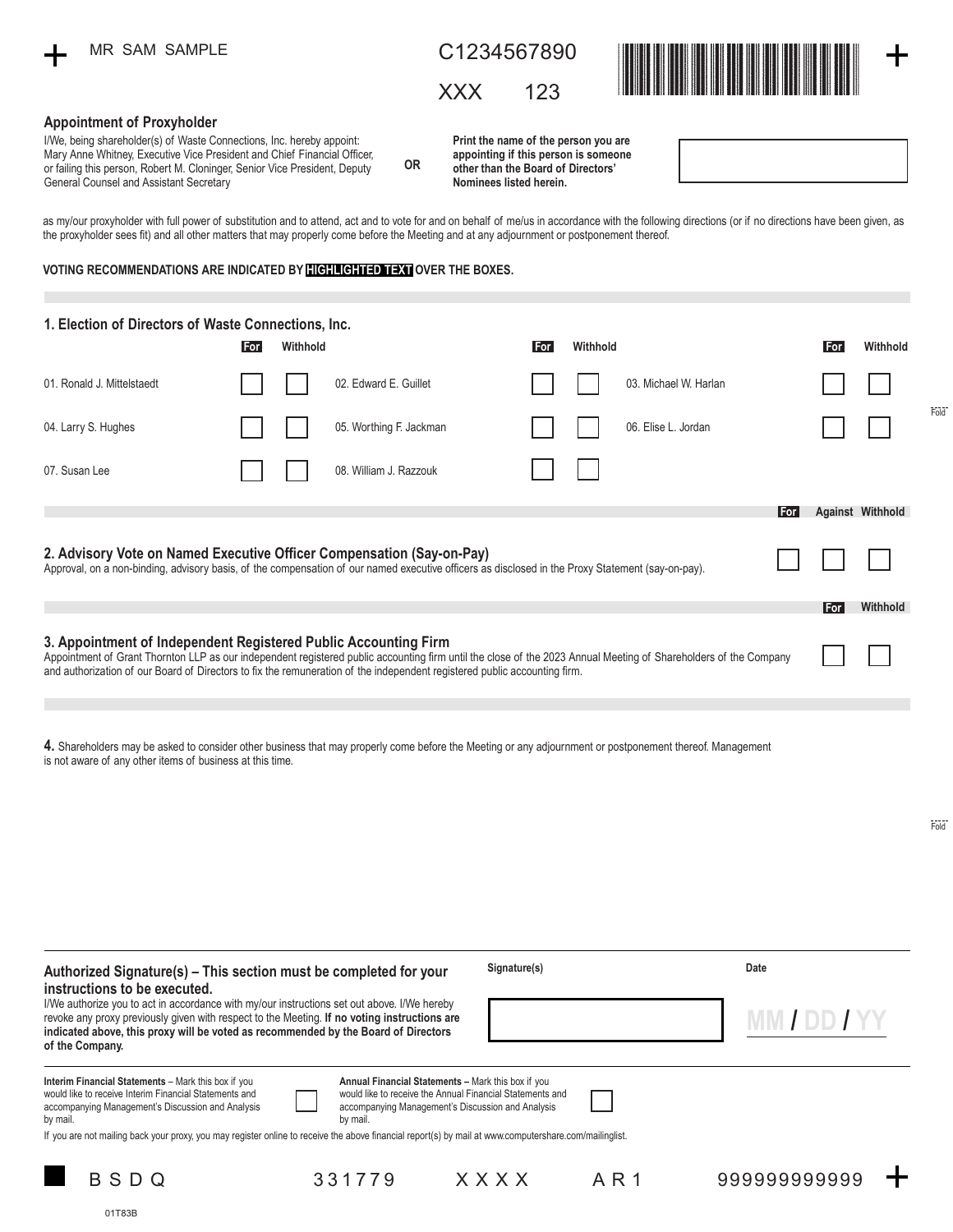

# Computershare

8th Floor, 100 University Avenue Toronto, Ontario M5J 2Y1 www.computershare.com

<u>Mark and Mark and Mark and Mark and Mark and Mark and Mark and Mark and Mark and Mark and Mark and Mark and</u>

Mr A Sample Designation (if any) Add1 Add2 add3 add4 add5 add6

123 **Security Class**

**Holder Account Number** 

C1234567890 XXX

Fold

#### **Voting Instruction Form ("VIF") - Annual Meeting (the "Meeting") of Shareholders of Waste Connections, Inc. to be held at 8:00 am (Central Time) on May 13, 2022 at the principal administrative offices of Waste Connections, Inc., 3 Waterway Square Place, Suite 110, The Woodlands, Texas 77380 U.S.A.**

000001

The undersigned, as a non-registered (beneficial) owner of common shares ("Common Shares") in the capital of Waste Connections, Inc. (the "Company"), hereby authorizes and directs the persons appointed hereunder as the appointee of the undersigned to attend and act at the Meeting and to vote the Common Shares beneficially owned by the undersigned in accordance with the following directions on the matters specified herein and all other matters that may properly come before the Meeting and at any adjournment or postponement thereof. The undersigned hereby revokes any voting instructions previously given by the undersigned with respect to the Meeting.

- **1. Every non-registered (beneficial) owner of Common Shares is entitled to attend and vote at the Meeting in person or appoint some other person or company of his or her choice, who need not be a holder of Common Shares, to attend and act on his or her behalf at the Meeting or any adjournment or postponement thereof. If you wish to attend the Meeting in person or if you wish to appoint a person or company other than the persons whose names are printed herein, please insert your name or the name of your chosen appointee, as applicable, in the space provided (see reverse).**
- 2. If your Common Shares are beneficially held in the name of more than one holder (for example, joint ownership, trustees, executors, etc.), then all those beneficial owners should sign this VIF. If you are voting on behalf of a corporation or another individual you must sign this VIF with signing capacity stated, and you may be required to provide documentation evidencing your power to sign this VIF.
- 3. This VIF should be signed in the exact manner as the name(s) appear(s) on the VIF.
- 4. If this VIF is not dated, it will be deemed to bear the date on which it is mailed to the holder.
- 5.The Common Shares represented by this VIF will be voted as directed by the holder; however, if such a direction is not made in respect of any matter, this VIF will be voted as recommended by the Board of Directors of the Company. If no direction is made, the persons appointed herein as proxyholder will vote the Common Shares represented by this VIF: FOR each of our eight director nominees; FOR the approval, on a non-binding, advisory basis, of the compensation of our named executive officers as disclosed in the management information circular and proxy statement (also known as "say-on-pay"); and FOR the appointment of the independent registered public accounting firm and the authorization of the Board of Directors to fix the remuneration of the independent registered public accounting firm.
- 6. The Common Shares represented by this VIF will be voted for or withheld from voting on or voted against each of the matters described herein, as applicable, in accordance with the instructions of the holder, on any ballot that may be called for and, if the holder has specified a choice with respect to any matter to be acted on, the Common Shares will be voted accordingly.
- 7. This VIF confers discretionary authority on the persons appointed hereunder in respect of amendments or variations to matters identified in the Notice of Meeting or other matters that may properly come before the Meeting or any adjournment or postponement thereof.
- 8. This VIF should be read in conjunction with the accompanying Notice of Meeting and management information circular and proxy statement of the Company (the "Proxy Statement").

Fold

**VIFs submitted must be received by Computershare Investors Services Inc. not later than 8:00 a.m, Central Time, on May 12, 2022 or, if the Meeting is adjourned or postponed, at least, 24 hours (excluding weekends and statutory holidays in the Province of Ontario) before the new time of the adjourned or postponed Meeting. The deadline for the deposit of this VIF may be waived or extended by the Chair of the Meeting at his or her discretion.**

## **VOTE USING THE TELEPHONE OR INTERNET 24 HOURS A DAY 7 DAYS A WEEK!**

Call the number listed BELOW from a touch tone telephone.

**1-866-732-VOTE (8683) Toll Free**

 **To Vote Using the Telephone To Vote Using the Internet**

- Go to the following web site: www.investorvote.com
- **Smartphone?** Scan the QR code to vote now.



#### **If you vote by telephone or the Internet, DO NOT mail back this VIF.**

**Voting by mail** may be the only method for Common Shares held in the name of a corporation or Common Shares being voted on behalf of another individual. **Voting by mail or by Internet** are the only methods by which a holder may appoint a person as proxyholder other than the Board of Directors' nominees named on the reverse of this VIF. Instead of mailing this VIF, you may choose one of the two voting methods outlined above to vote this VIF.

**To vote by telephone or the Internet, you will need to provide your CONTROL NUMBER listed below.**

## **CONTROL NUMBER 123456789012345**